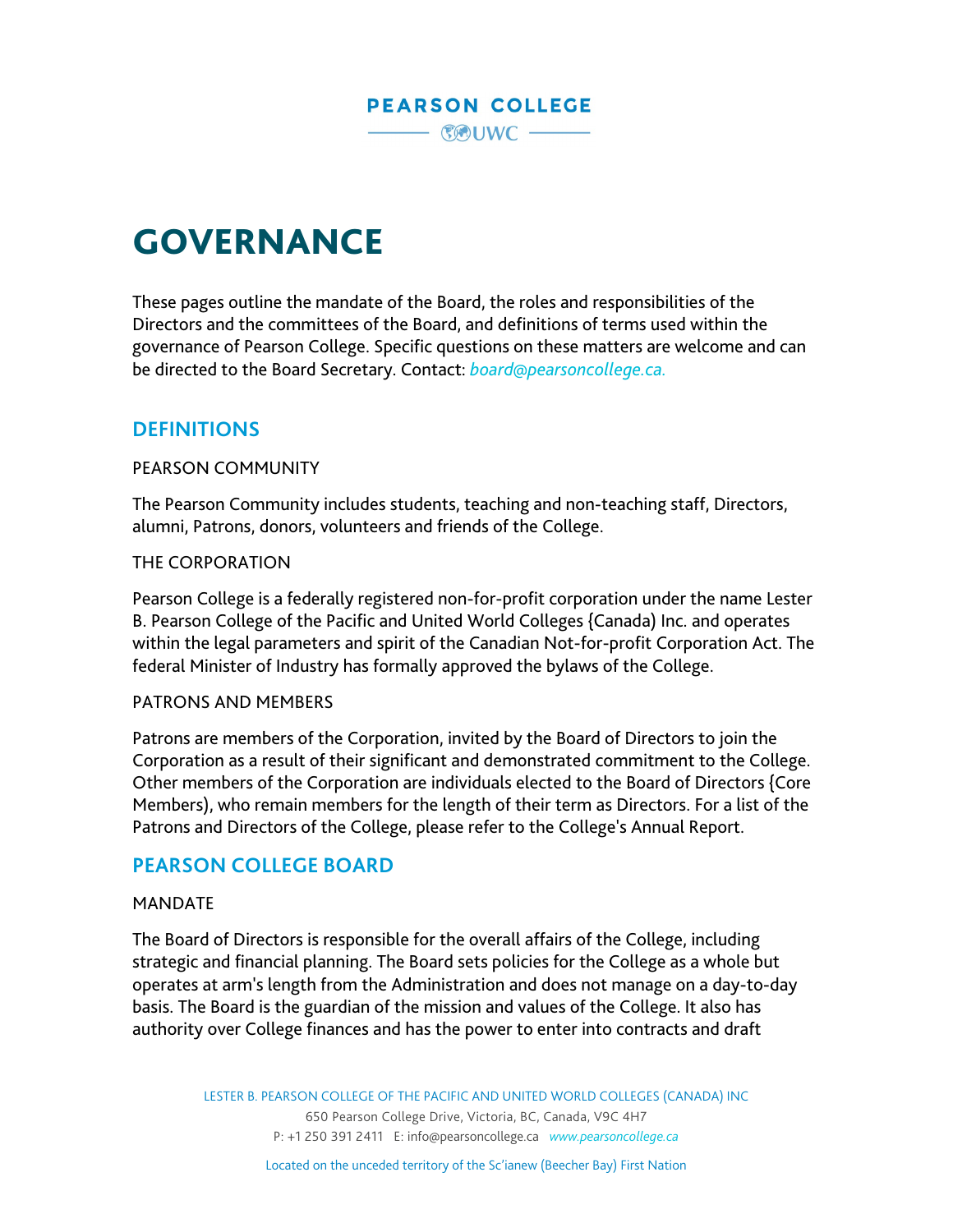bylaws, rules and regulations with regard to the control, management and government of the College. The College President is appointed by and accountable to the Board. The College President is responsible for hiring and evaluating all other staff of the College.

#### STRUCTURE AND COMPOSITION

The Board of Directors consists of no less than 10 and no more than 20 Directors, who serve as volunteers. Members of the Corporation elect new Directors each year at the Annual General Meeting. Directors serve on the Board, for a maximum of two three-year terms. To be considered for election as a Director, a person's name with biographical information can be submitted by anyone in the Pearson Community to the Board's Nominating Committee during the Nomination Period. Following due consideration, a slate of nominees is then presented for election at the Annual General Meeting.

#### **MEETINGS**

The Board of Directors meets in-person at least twice a year, via videoconference twice a year and as required. One meeting takes place at the College, the other elsewhere in Canada. Quorum for meetings is half of all Directors. The Annual General Meeting of the Corporation usually takes place in the fall.

### **ROLES AND RESPONSIBILITIES**

#### **DIRECTORS**

Good governance requires people who are committed to the College and its purpose and who have a variety of skills in order to assure its most effective governance. Candidates considered for nomination as Directors have experience in fundraising, volunteer boards, education, and international activities. Others may have a specific skillset such as finance, accounting, communications, or legal qualifications. Board positions are not reserved for representatives of any particular constituency. Employees are not eligible to be Directors. The personal qualities needed for a Director are common sense, integrity, judgment and knowledge, as well as the ability to be objective and fair, to be respectful of opinions expressed by other Directors, to keep Board deliberations confidential pending final resolutions, and to be cognizant of the Board's role as policymaker. Effective Directors focus on the broad picture and the establishment of strategies and policies that will benefit the College overall.

> LESTER B. PEARSON COLLEGE OF THE PACIFIC AND UNITED WORLD COLLEGES (CANADA) INC 650 Pearson College Drive, Victoria, BC, Canada, V9C 4H7 P: +1 250 391 2411 E: [info@pearsoncollege.ca](mailto:info@pearsoncollege.ca) *[www.pearsoncollege.ca](http://www.pearsoncollege.ca/)*

> > Located on the unceded territory of the Sc'ianew (Beecher Bay) First Nation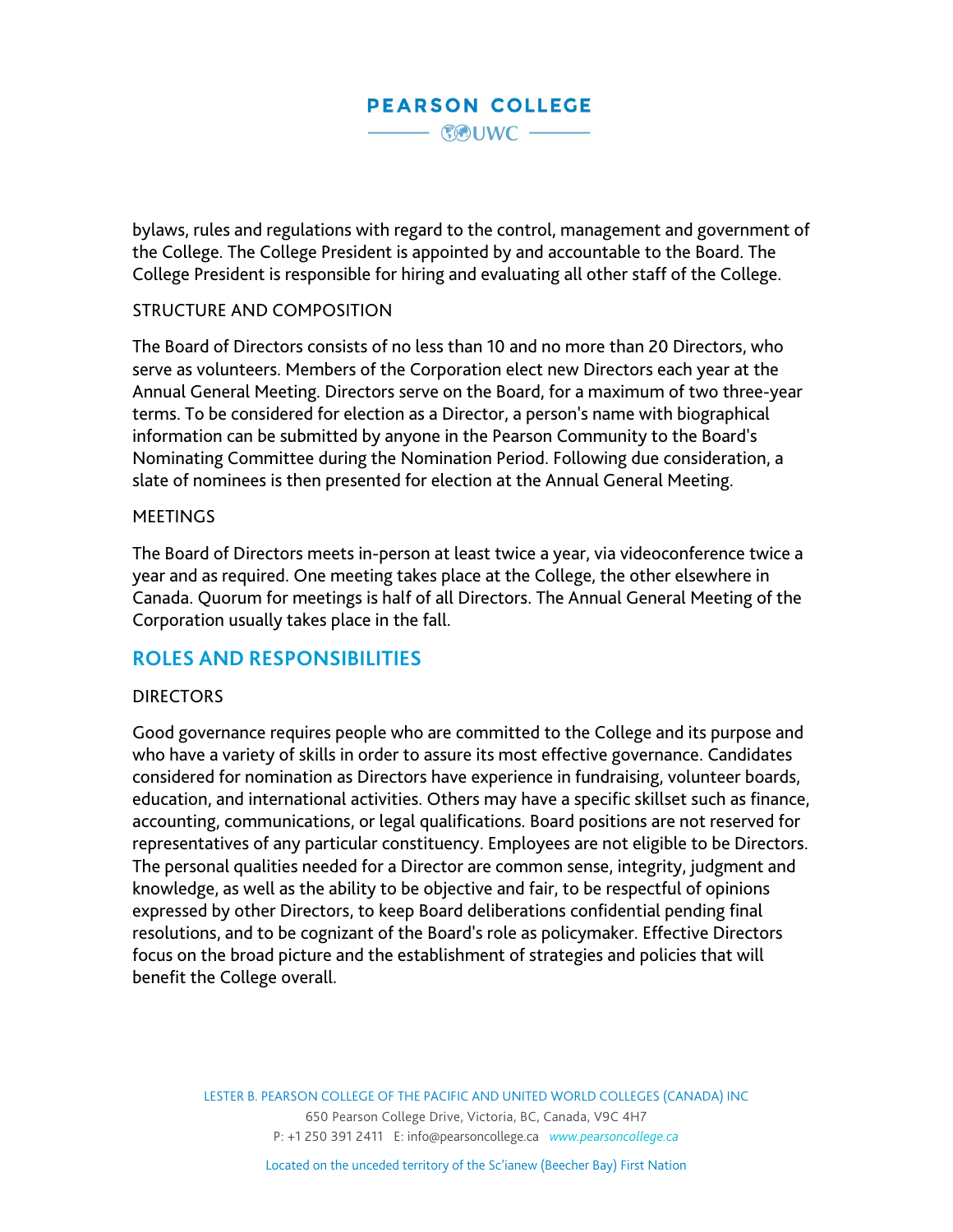#### SPECIFIC ROLES OF DIRECTORS INCLUDE:

- **Appointment of the College President.**
- Fiduciary responsibility to ensure that the College functions within all appropriate laws, regulations and contractual agreements.
- Securing sufficient funding to enable the College to fulfill its objectives (the bylaws give the Board authority to enter into contracts and make financial arrangements to manage the College's funds including, if necessary, the securing of loans).
- Reviewing and approving the College's annual operating and capital budgets.
- Managing the College's finances, including investments, loans and other major contracts or financial decisions.
- **Providing advice to further the development of the College or to assist the** President.
- **Through committees, monitoring specific aspects of the College's operation and** reporting to the Board as required.

#### BOARD COMMITTEES (UPDATED NOVEMBER 2021)

The Chair of the Board may establish committees to advance the work of the Board and appoint Directors or others to participate as committee members. Most committee meetings involve teleconferencing or videoconferencing. The Head of the College and the Chair of the Board of Directors sit as ex-officio members of every Board Committee.

#### EXECUTIVE COMMITTEE

The Executive Committee includes the Board Chair and Vice-Chair, representatives of Standing Committees, and the College President (ex-officio). This committee receives reports from all committees of the Board and reviews major recommendations from the various committees or significant changes in programs or procedures before they are presented to the full Board. The Executive Committee meets at the call of the Chair in the event an urgent interim decision is required between regularly scheduled board meetings. The Executive Committee is responsible for conducting an annual evaluation of the College President's performance as well as monitoring and making recommendations for changes to the President's compensation.

> LESTER B. PEARSON COLLEGE OF THE PACIFIC AND UNITED WORLD COLLEGES (CANADA) INC 650 Pearson College Drive, Victoria, BC, Canada, V9C 4H7 P: +1 250 391 2411 E: [info@pearsoncollege.ca](mailto:info@pearsoncollege.ca) *[www.pearsoncollege.ca](http://www.pearsoncollege.ca/)*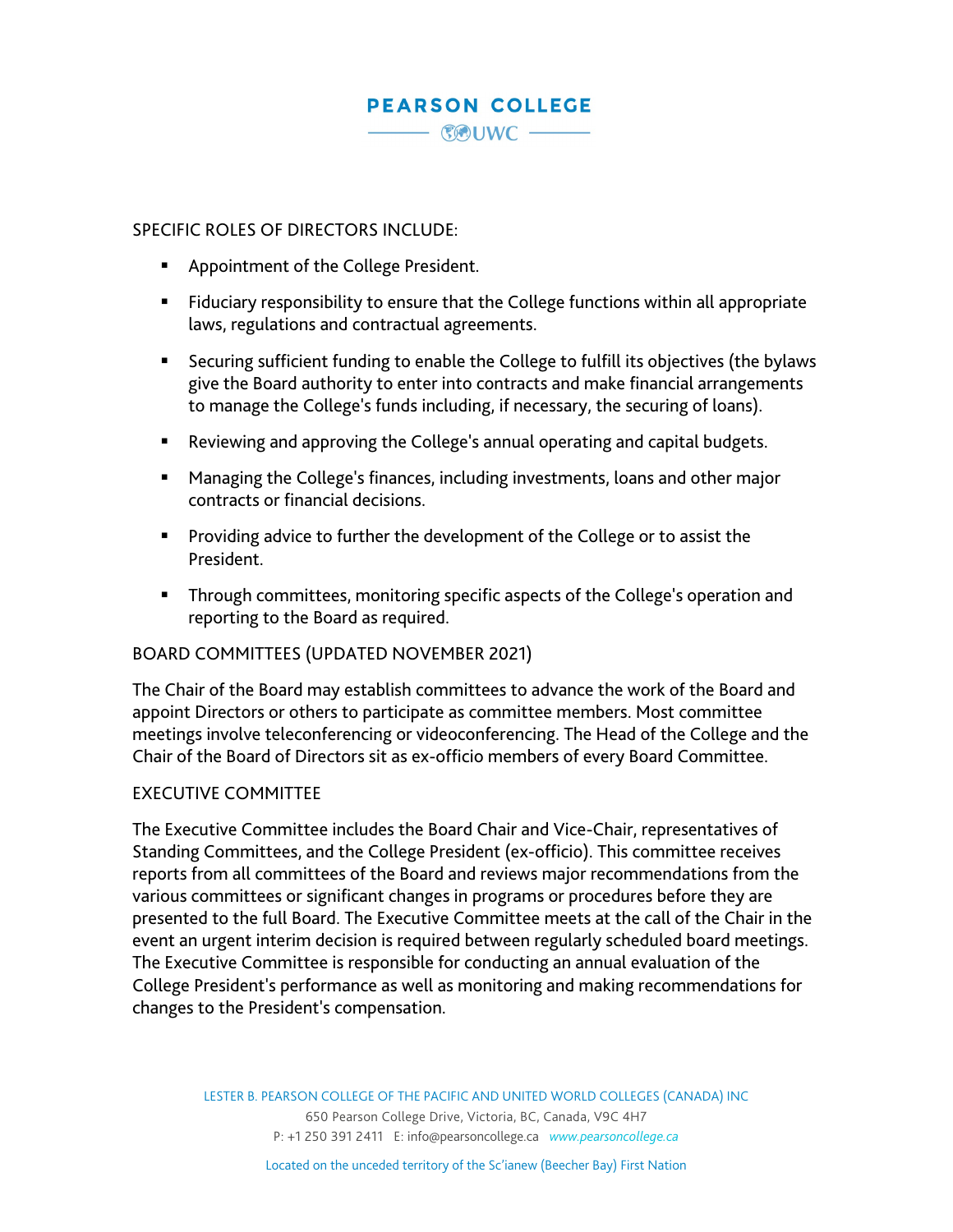This committee also reviews and recommends Board approval of College policies related to Human Resources, students and other policies not review by other Committees. During the COVID-19 pandemic the Executive Committee initially met on a weekly basis and more latterly has moved to meeting bi-monthly.

#### EXTERNAL ENGAGEMENT COMMITTEE

The External Engagement Committee ensures the Board has oversight in the College's relationship with external stakeholders. The Committee will also provide leadership to alumni and government relations and external communications. The committee meets at least two times per year, with additional meetings at the call of the Chair. Specific responsibilities of the committee include but are not limited to:

- **Provide advice and support in the building and maintaining of relationships** between the College and all external stakeholders, including, but not limited to, Government, First Nations, other UWC Schools, National Committees and UWC International
- **Provide advice to the President on the development and implementation of an** overall communications and government relations strategy for government and other stakeholders including objectives and targets for each and aligned with the College' strategic plan
- **Through building and fostering strong external relationship, raise support for** scholarship, projects and other operations
- Assist with the resolution of government-related matters and matters arising from donors, potential donors and other stakeholders

#### FINANCE AUDIT AND RISK COMMITTEE

This Finance Audit and Risk Committee has responsibility for all financial aspects of the College, including financial systems and budget development, as well as compliance and reporting issues. The Director of Finance, Governance and Administration serves as an exofficio member of the Committee. The committee meets at least two times per year, with additional meetings at the call of the Chair. The committee acts as the College's liaison with the external auditors. The Finance Committee:

 Reviews and provide recommendations to the Board regarding annual budgets, developed by the Administration in accordance with the College's strategic plan, including recommendations with respect to all revenue streams to the College

LESTER B. PEARSON COLLEGE OF THE PACIFIC AND UNITED WORLD COLLEGES (CANADA) INC 650 Pearson College Drive, Victoria, BC, Canada, V9C 4H7 P: +1 250 391 2411 E: [info@pearsoncollege.ca](mailto:info@pearsoncollege.ca) *[www.pearsoncollege.ca](http://www.pearsoncollege.ca/)*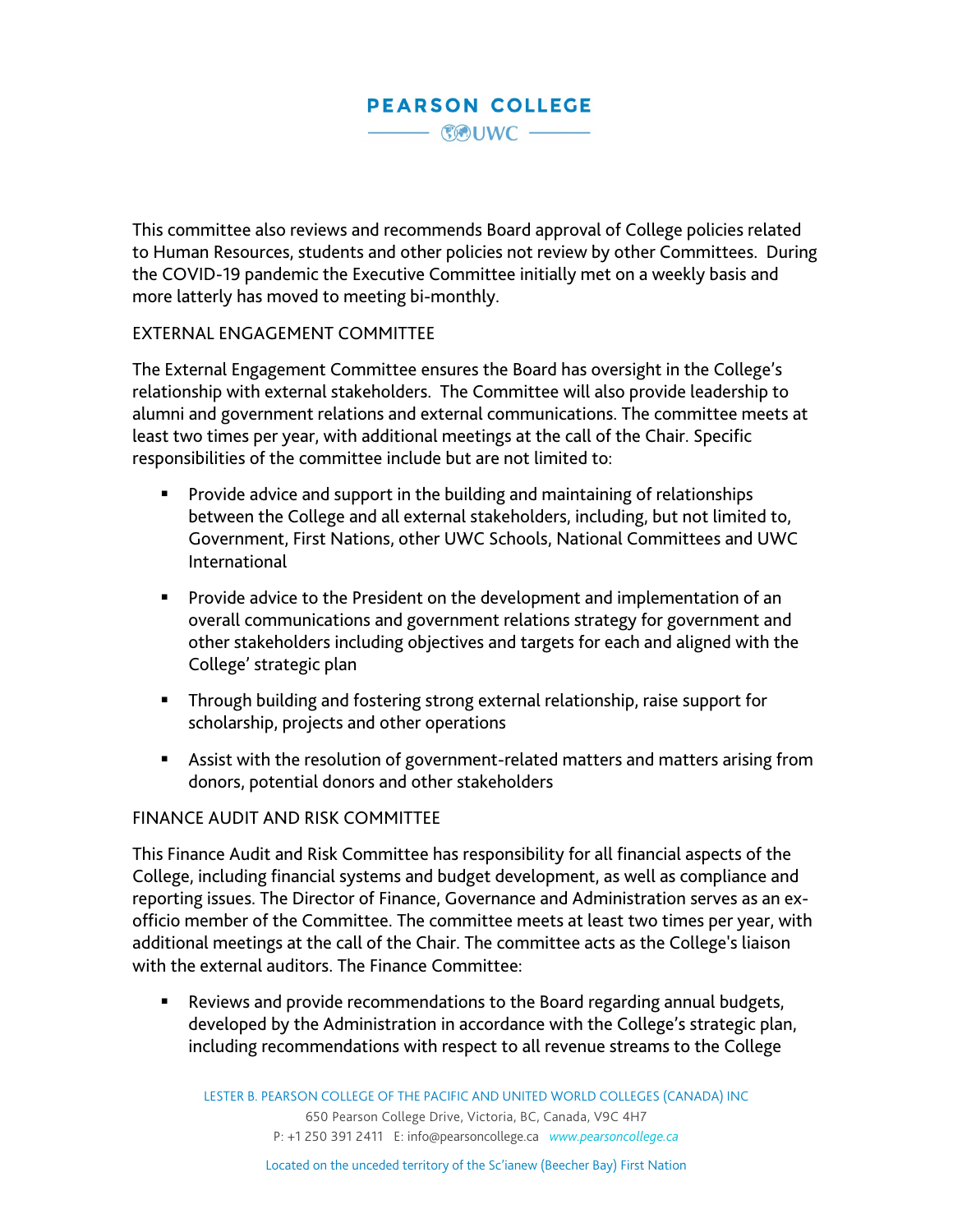- Reviews quarterly budget-to-actual reports provided by Administration
- Review and make recommendations to the Board regarding the approval of authorized signing officers in respect of all banking and make recommendations to the Board in respect of banking services
- Ensures that the College meets its statutory obligations and conducts its affairs in accordance with legal and regulatory requirements (for example CRA requirements, environmental laws, employment and labour laws) and Boardapproved policies.
- Review and make recommendations to the Board regarding policy issues relating to operating, endowment and capital budgets
- Ensure the Investment Committee is kept apprised of annual and forecasted financial plans and reports
- Review and make recommendations to the Board in respect of all proposed transactions regarding the leasing or disposal of real property
- Lead the Board's oversight of the College's risk management and advise the Board on risk strategy
- **Understand the material risks to the College**
- Co-ordinate and promote Risk Management by ensuring that risk processes, including the identification, assessment and management of Strategic and Operations risk are operated efficiently and effectively
- Review the College's risk management controls and policies and seek the input and assistance from other Board Committees as appropriate
- **D** Obtain reasonable assurance that management's systems to eliminate or manage these risks are effective
- **If all identify new or emerging risks and ensure that they are being considered by the** appropriate College Committees
- **Encourage a Risk management culture throughout the College and ensure that risk** is embedded as part of the College's decision making and operations
- Receive regular reports on the management of material risks at the College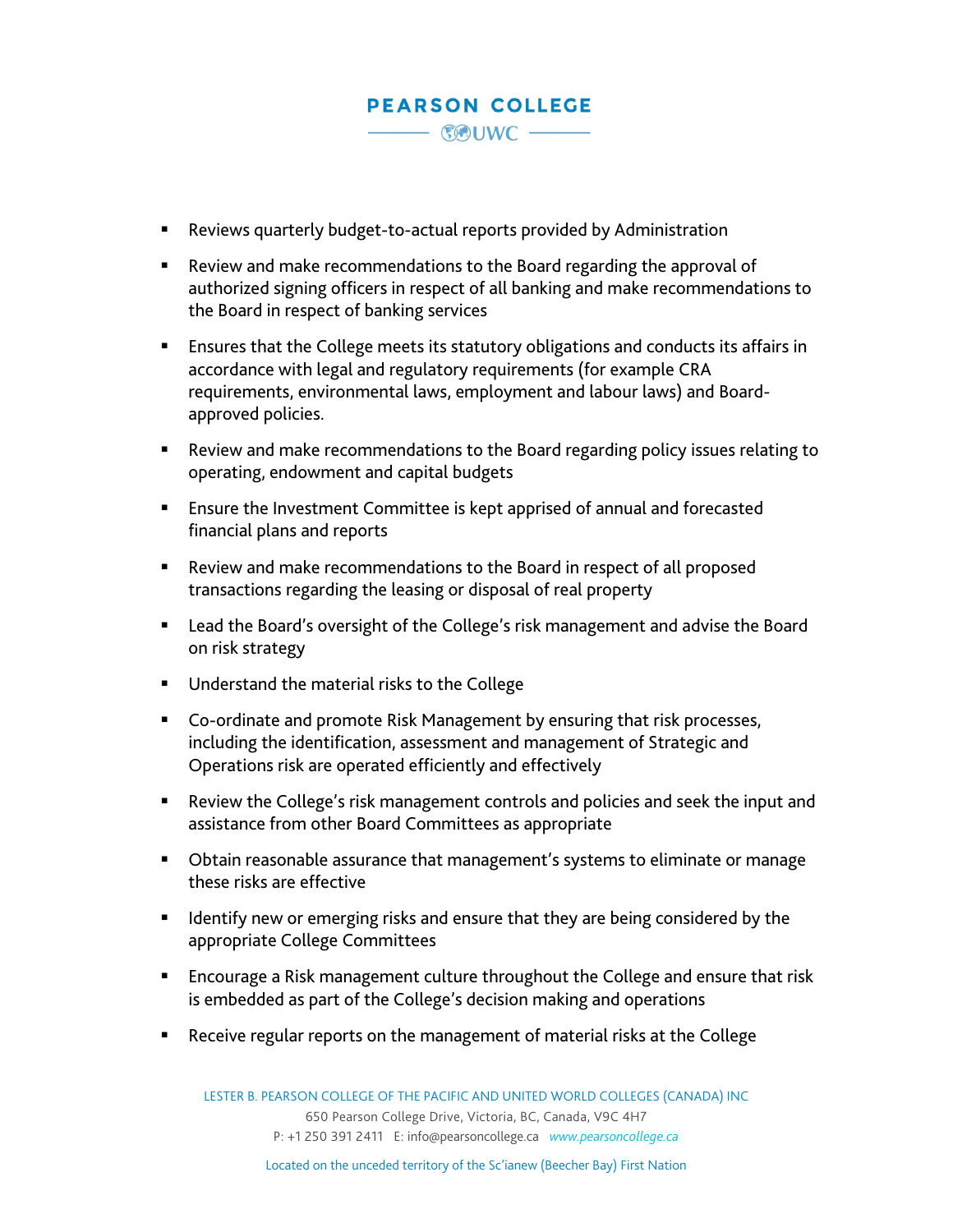- Annually review the College's insurance coverage of material business risks and uncertainties
- Review the College's disaster recovery plan
- **Provide advice as necessary to ensure that the College's Risk Management is in line** with best practice and fit for purpose

#### GOVERNANCE COMMITTEE

The Governance Committee monitors the implementation of the bylaws and operating procedures of the College governance and makes recommendations to the Board for any amendments. Board practices and governance-related policies are reviewed through this Committee on an ongoing basis. This committee also has the responsibility of Nominations for the Board. The committee reviews nominations from the Nominations Subcommittee and presents candidates to the Board and to the Annual General Meeting regarding the election of new members as outlined in the *[Nomination](https://www.pearsoncollege.ca/wp-content/uploads/2020/06/Nomination-and-Election-Policy-and-Procedure-Preamble.pdf) and Election Policy and [Procedure](https://www.pearsoncollege.ca/wp-content/uploads/2020/06/Nomination-and-Election-Policy-and-Procedure-Preamble.pdf)*.

#### INVESTMENT COMMITTEE

The Investment Committee is appointed by, and has responsibility to, the Board of Directors of Pearson College to assist the Board of Directors in fulfilling its purpose to advise and make recommendations on investment matters. Specific responsibilities of the Committee include but are not limited to:

- Researches and recommends to the Board an investment policy and operational guidelines, including an allocation of assets that satisfies the standard of prudence and which will seek to optimize total return, consistent with the risk profile approved by the Board.
- Recommends to the Board a level of disbursement from the investments which over the long term, will result in retention of sufficient capital to offset the effects of inflation to preserve as much as possible the purchasing power of the invested funds by taking into account environmental factors and the needs of the College.
- Oversees implementation of the investment policy as recommended by the Committee and approved by the Board.
- Oversees investment policy performance and regularly recommends revisions to the policy as required.

LESTER B. PEARSON COLLEGE OF THE PACIFIC AND UNITED WORLD COLLEGES (CANADA) INC 650 Pearson College Drive, Victoria, BC, Canada, V9C 4H7 P: +1 250 391 2411 E: [info@pearsoncollege.ca](mailto:info@pearsoncollege.ca) *[www.pearsoncollege.ca](http://www.pearsoncollege.ca/)*